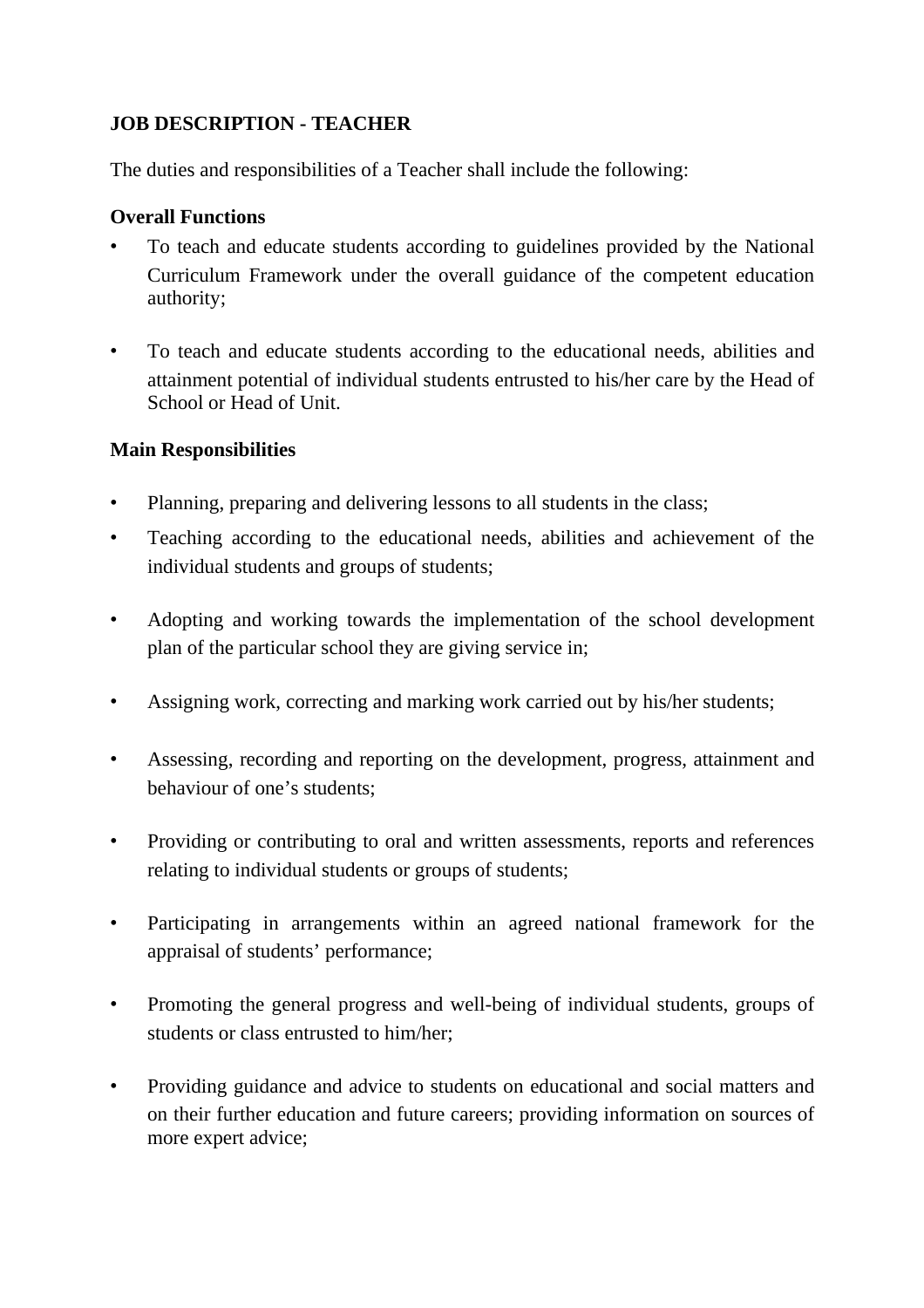- Communicating, consulting and co-operating with other members of the school staff, including those having posts of special responsibility and parents/guardians to ensure the best interest of students;
- Reviewing and evaluating one's own teaching and learning strategies, methodologies and programme/s in line with the National Curriculum Framework guidelines;
- Advising and co-operating with the Head of School, Assistant Head, Heads of Department, Education Officers, and other teachers in the preparation and development of courses of study, teaching materials, teaching programmes, methods of teaching and assessment and pastoral care arrangements;
- Ensuring high standards of professional practice and quality of teaching and learning of the subject/s. Through effective dialogue, participating in reciprocal peer review and observation of class teaching practice by the Head of Department (subject/level) concerned;
- Participating in In-Service education and training courses as well as in continuing professional development (CPD) opportunities, and taking part in action research exercises;
- Maintaining good order and discipline amongst students under one's care and safeguarding their health and safety at all times;
- Participating in staff, group or other meetings related to the school curriculum or pastoral care arrangements, for the better organization and administration of the school;
- Contributing to the professional development of new teachers and student teachers according to arrangements agreed with the Head of School;
- Providing the necessary information and advice to the designated personnel in the school and/or College and to provide all the necessary information regarding requisitions and arrangements in connection with the teaching of the subject/s assigned to him/her;
- Ensuring the safe custody and optimum use of equipment normally used by oneself during lessons and sees to its regular servicing and maintenance;
- Participating in school assemblies;